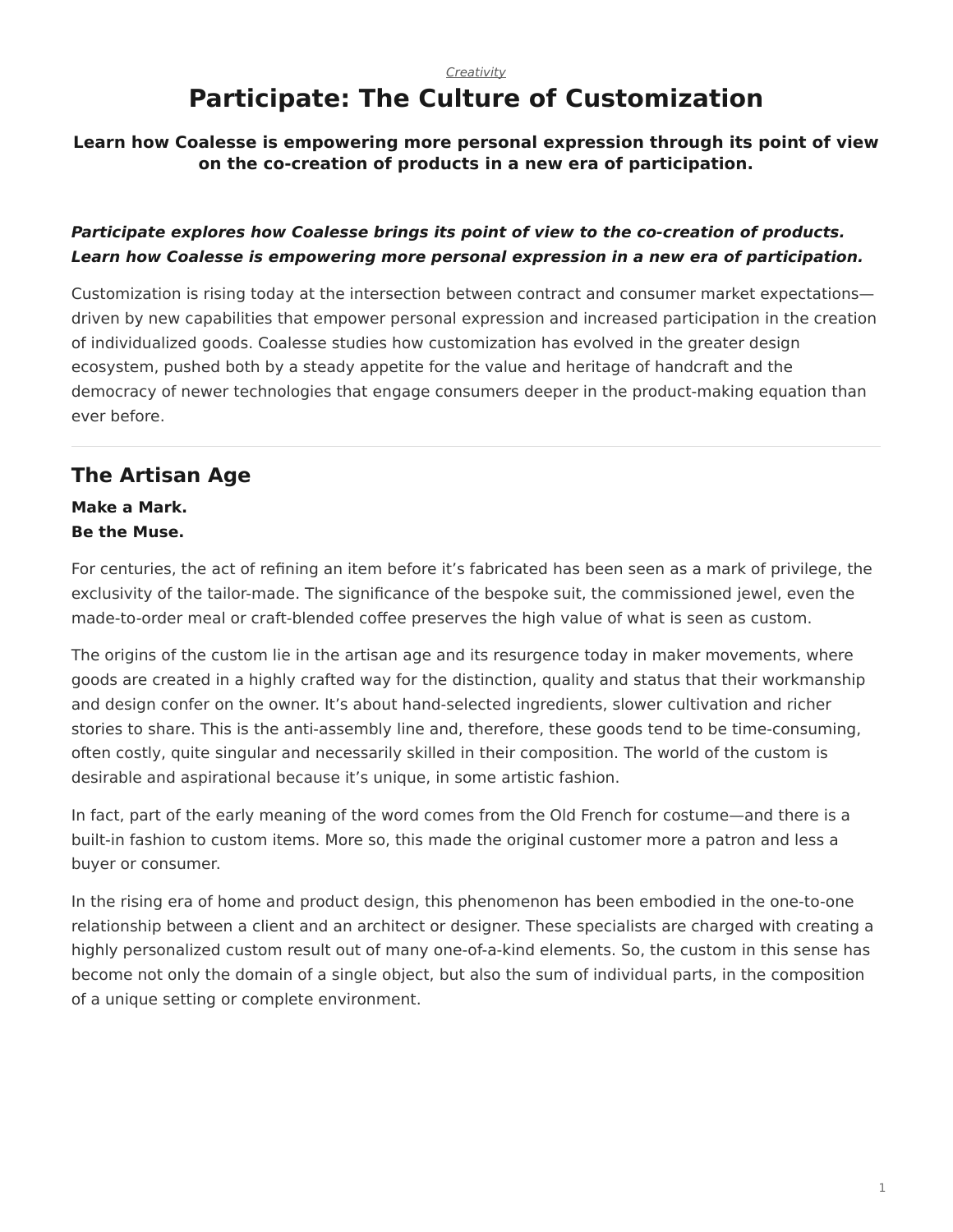For the even more collective domain of a workplace, how has that value been transferred? How do we apply the qualities of customization that promote personal expression to a much larger group of people or a scalable set of products? What do designers need, to enliven an impersonal office… and to overcome the commonality of its prevailing furnishings?

The original, special-made object or environment represents the first wave of customization. The patron, or the client, is the recipient of the desired outcome. The focus is on the artist—the designer, the architect, the studio—who creates something for us or about us, not really by or with us. We're the captivated audience. The opportunity cost for this activity is high; our participation is low.

## **"The origins of the custom lie in the artisan age, where goods are created in a highly crafted way for the distinction, quality and status that their workmanship and design confer on the owner."**

## **The Mass Monogram**

**Make it Matter. Because it's Mine.**

The rise of the consumer economy has brought better design choices to a wider populace. Manufacturing has standardized quality, but it's lowered the uniqueness of the individual product. A smart phone is a gorgeous piece of industrial design; even the most utilitarian denim is more flattering than ever. But my purchase is going to be exactly the same as yours. Different brands of phone or jeans certainly get us partway to more variety, but where is the customization in commodity?

In the modern era of stock goods, we change things after they're made. This accessorizing is a potent form of self-expression. The phone is enrobed in our choice of case, with our selected imagery on the touch screen and custom sounds that we can choose for our ringtones. Patches go on the pair of jeans or jacket; fabric is distressed, darkened or lightened. We put our imprint on our possessions. Call it the mass monogram.

Personalization is the second wave of customization. Like the bespoke design, this leads to a mostly solo result: to make it mine, in that hard-wired human desire to ornament, illustrate, differentiate. But personalization has a growing sense of involvement in it, a motivation for the consumer to start becoming part of the design process. The trending influences of applied personal style even drive companies to design and redesign products with more of the custom ingredients and add-ons that people want. The choices we make here are therefore incredibly meaningful, even though they may be a surface treatment and are most often decorative. In the wider culture, this type of personalization has engendered the freedom to individually mix and remix aspects of virtually all the indispensable goods we carry around with us.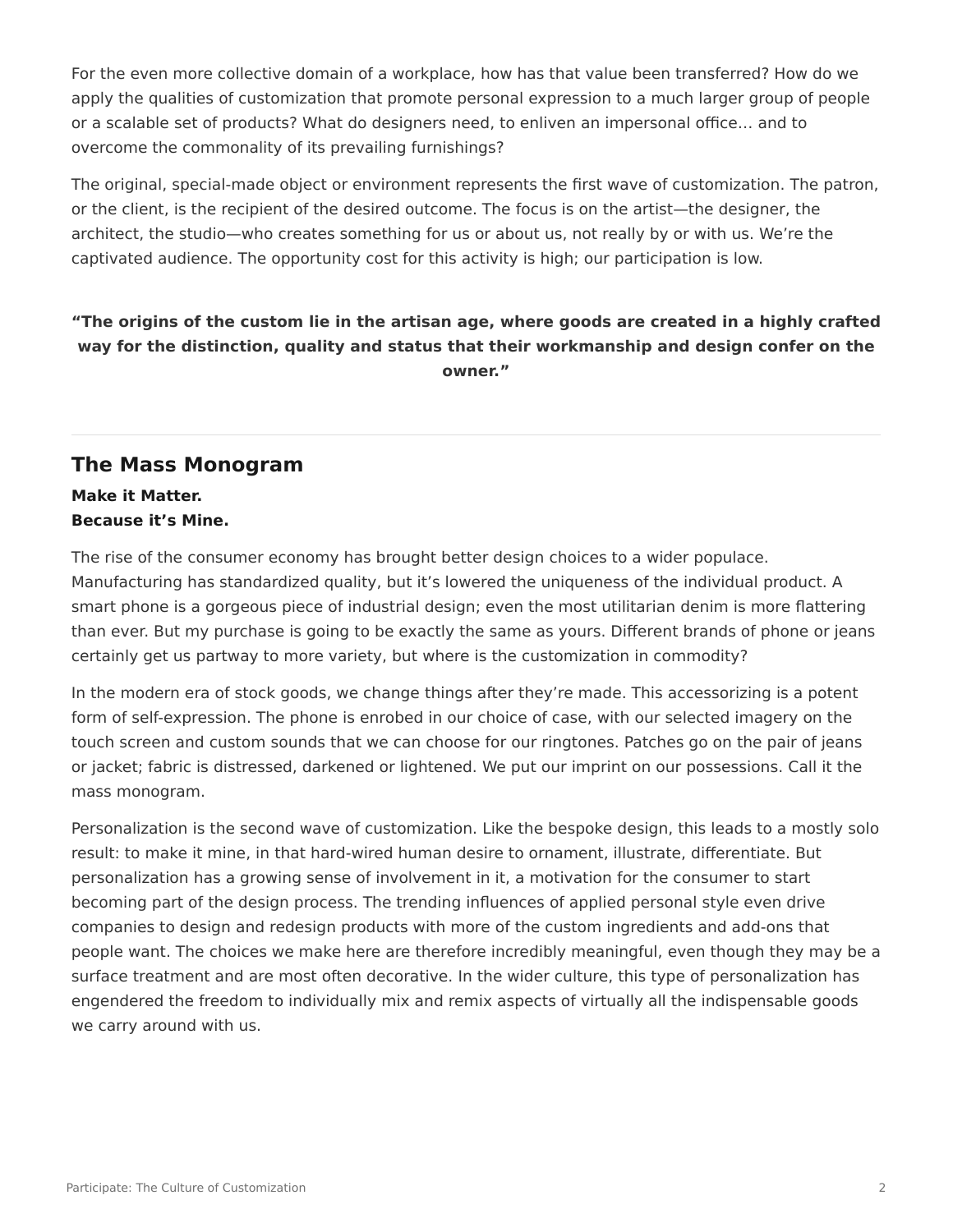In the workplace, it might mean the select combination of standard finishes and formats to make a diverse mix of settings, out of the same classic chairs, tables and storage pieces that would be used a different way in another office. This mixology is the heart of how we can take advantage of the same items and menu of choices, and then combine them in our own way. The question is how customization can go much further in fulfilling that drive for personalization and deeper meaning—without losing the efficiency

and convenience of ready-made choices.

## **"In the modern era of stock goods, we change things after they're made. We put our imprint on our possessions."**

# **The Co-Created Artifact**

#### **Move the Needle. Become the Maker.**

There's an emerging third wave, where much of the new customization is now being imagined: the application of unique design choices during the manufacturing of our own product. This is the deeper act of participating in the design process, to customize an existing form. It's the artifact that is made with us.

Design as a discipline perennially allows us to customize by adjusting a basic form with the tools of color, pattern, material, feature, size and shape. Paint the same room several different shades and it will communicate a new personality each time. Upholster one sofa in fabric or leather; change the color or gauge of the stitching. Every option is built on the same frame, yet the outcomes are very personal and much more crafted in feeling than the stock model.

What's the difference, then, from the bespoke? Time is one factor. Where the bespoke is made from scratch, this type of customization begins with a pre-set framework or platform. The manufacturing may be partially automated so that the item is produced faster, making the customized product more attainable, without sacrificing personalization.

Another factor is technology. Modern engineering has created incredible advances in materials and machine enabled design. And digital tools now give us personal authorship over aesthetic choices, to an extent that has permanently collapsed the space between the product and the consumer, and what can be customized. The era of co-created artifacts now enables us to curate nearly every aspect of our experience—clothes, cars, vacations, social connections—often with just a few easy clicks on a screen. It's formidable, and a new form of empowerment.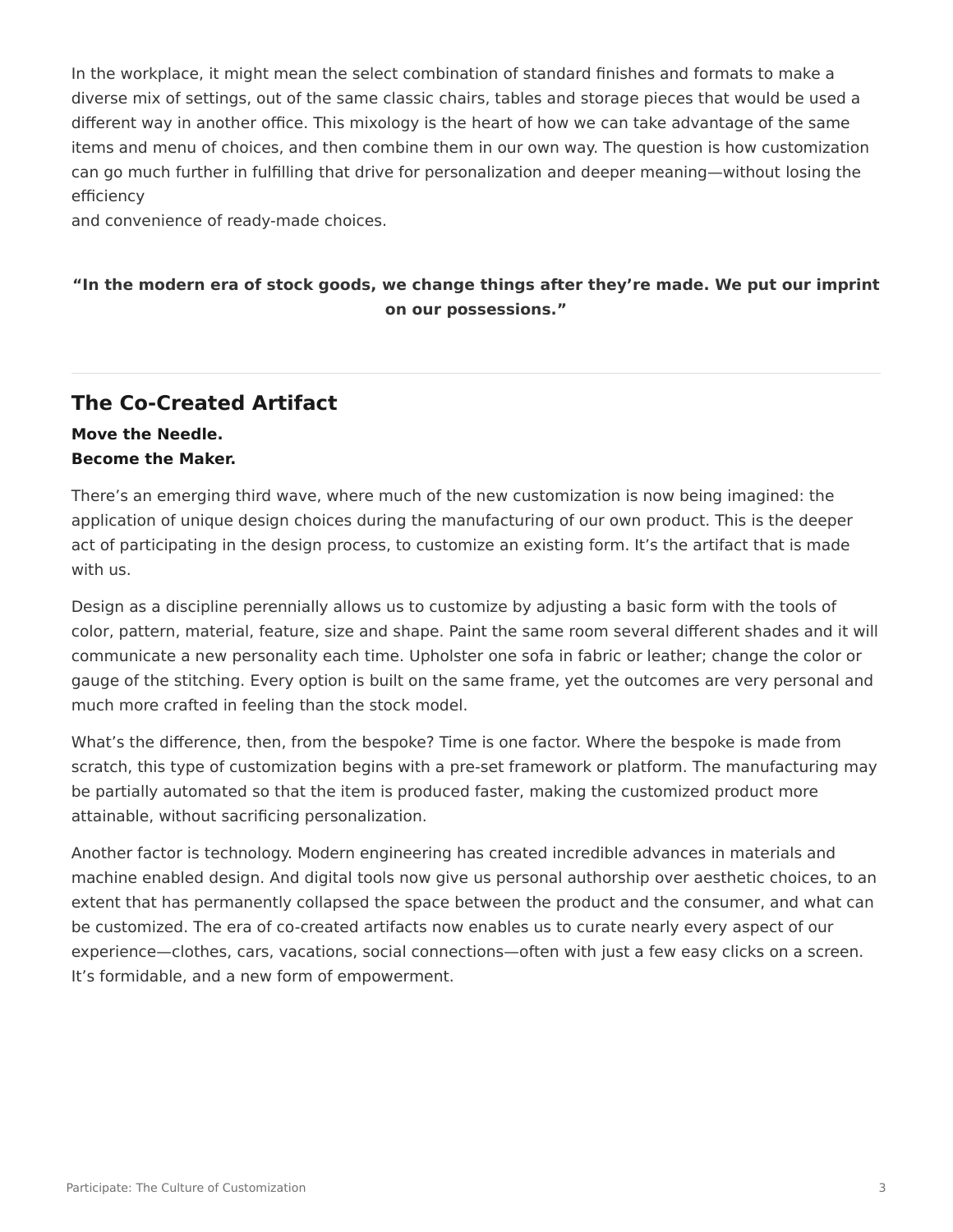What's more, we've been conditioned to expect a lighting-quick response time, creative control, and ultimately, a more meaningful experience. The entry cost to such transactions is lower than it's ever been, while the emotional investment is higher. That makes participation a truly inclusive prospect in design, and the area where we can keep moving the needle toward more sophisticated customization.

The next opportunity is to migrate that empowerment, its imagination, ease and speed, to the world of work. Coalesse welcomes this evolving wave of participation in its products, ranging from small batches to huge production runs. They want to engage the design community as participants in a creatively responsive experience, from end-to-end.

## **"The era of co-created artifacts now enables us to curate nearly every aspect of our experience, often with just a few easy clicks on a screen. It's formidable, and a new form of empowerment."**

## **The New Customization**

#### **How We Help**

As both a San Francisco-based design studio and a global furniture manufacturer, Coalesse is naturally attentive to how detail and craft can determine the individuality of a product. "Customization for us isn't just inviting change; it's offering the personal assistance to take on all of the questions and answers, while anticipating what problems to solve, so that you don't have to," explains Lewis Epstein, general manager of Coalesse. He adds that Coalesse sees this role as making "our product into yours," with support for the A&D community that is dedicated to delivering convenience: "It's our part of participation, intended to save you time, reduce your stress and let you focus on what you do best: design." "The emerging technological tools of modern customization can now put designers at the helm earlier in this collaborative process—to derive your product on the foundations of ours," continues Epstein.

#### **Custom Capabilities**

There are six primary categories of design that we affect: Color, Pattern, Material, Features, Size and Shape.

The company organizes its customization capabilities into six primary categories of design that can be affected: color and pattern, material and features, size and shape. New resources such as 2D and 3D modeling, small-batch production capabilities and the genesis of web apps deepen the interaction and offer virtually infinite options of color and pattern.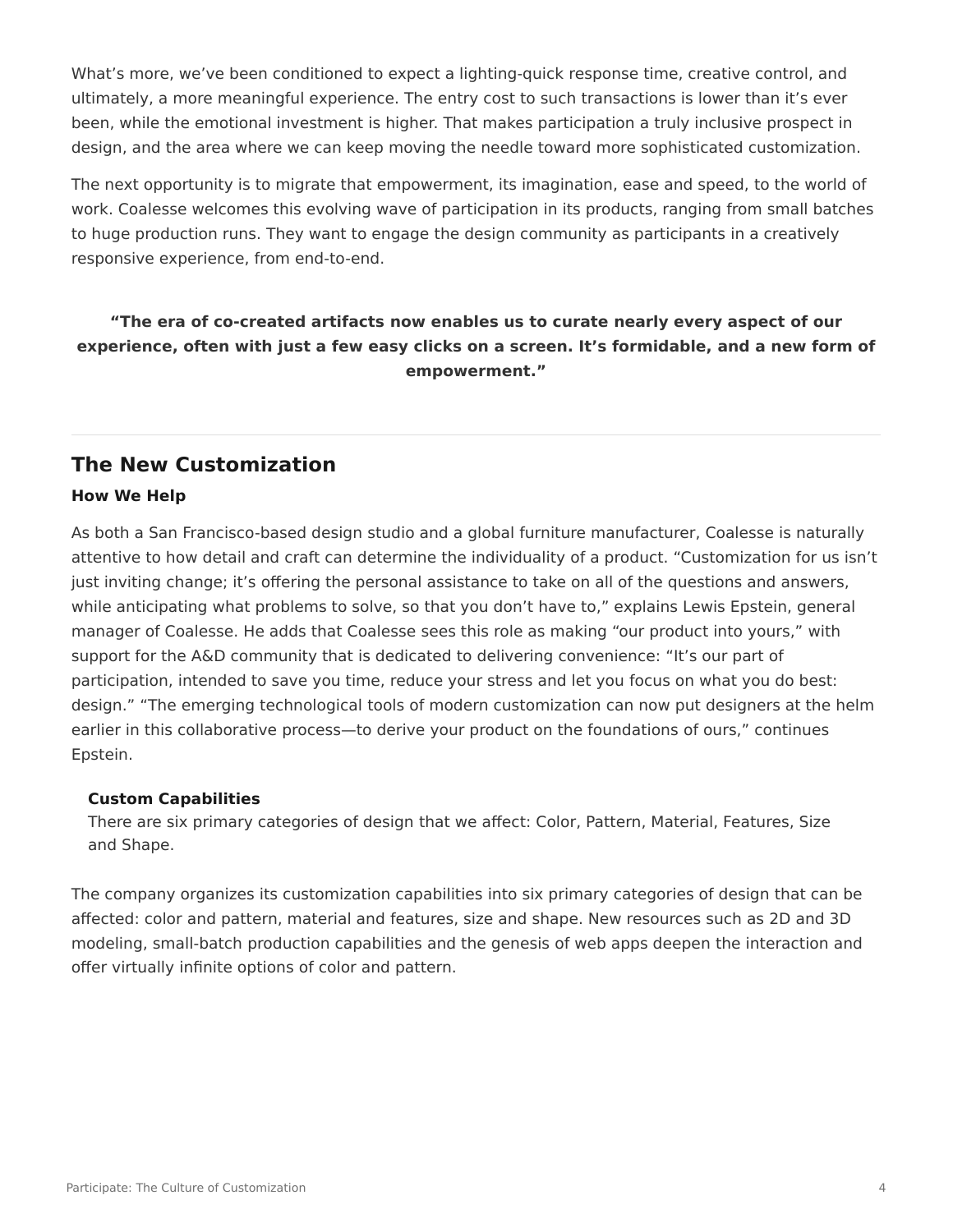But as with so much technology, digital assistance on its own can miss the mark of human experience: how the stretch in a certain fabric adapts to the contours of upholstery; where to source a special material for a tabletop; a voice on the other end of the line who assures that the delivery will happen on time. For the customized piece of furniture, personal assistance is as enlightening as technology is empowering.

It's when these two capabilities come together that the deeper engagement of participation takes hold.

## **"The emerging technological tools of modern customization now put designers at the helm earlier in this collaborative process—to derive your product on the foundations of ours."**

# **Case Study**

#### **Personal Assistance + Digital Assistance**

The LessThanFive Chair explores an innovative material, carbon fiber, to mold extremely lightweight furniture with a highly tailored level of detail. Carbon fiber has been extensively utilized for its incomparable strength-to-weight ratio across the automotive and sporting goods industries, but it is still relatively uncommon in the furniture marketplace.

LessThanFive Chair

When Coalesse launched LessThanFive, the Coalesse Design Group, led by Director of Design John Hamilton, was intrigued by carbon fiber's potential for customization. The material's surface is highly receptive to paint finishes of any color as well as integrated, perfectly registered appliqués of the most intricate patterns. Consumers were already customizing boutique bikes online in this fashion, for example, adapting a stock frame with several easy clicks of color and pattern to make it their own. "We were inspired by these capabilities, so we looked for a way to capture the convenience of a simple consumer tool for personalizing our LessThanFive Chair," says Hamilton.

The Coalesse Design Group proceeded to develop its own customizer in the form of an openly accessible web app, which allows anyone to participate at this deeper level of individualized design.

#### **"The LessThanFive and MoreThanFive series are models for the age of Participation."**